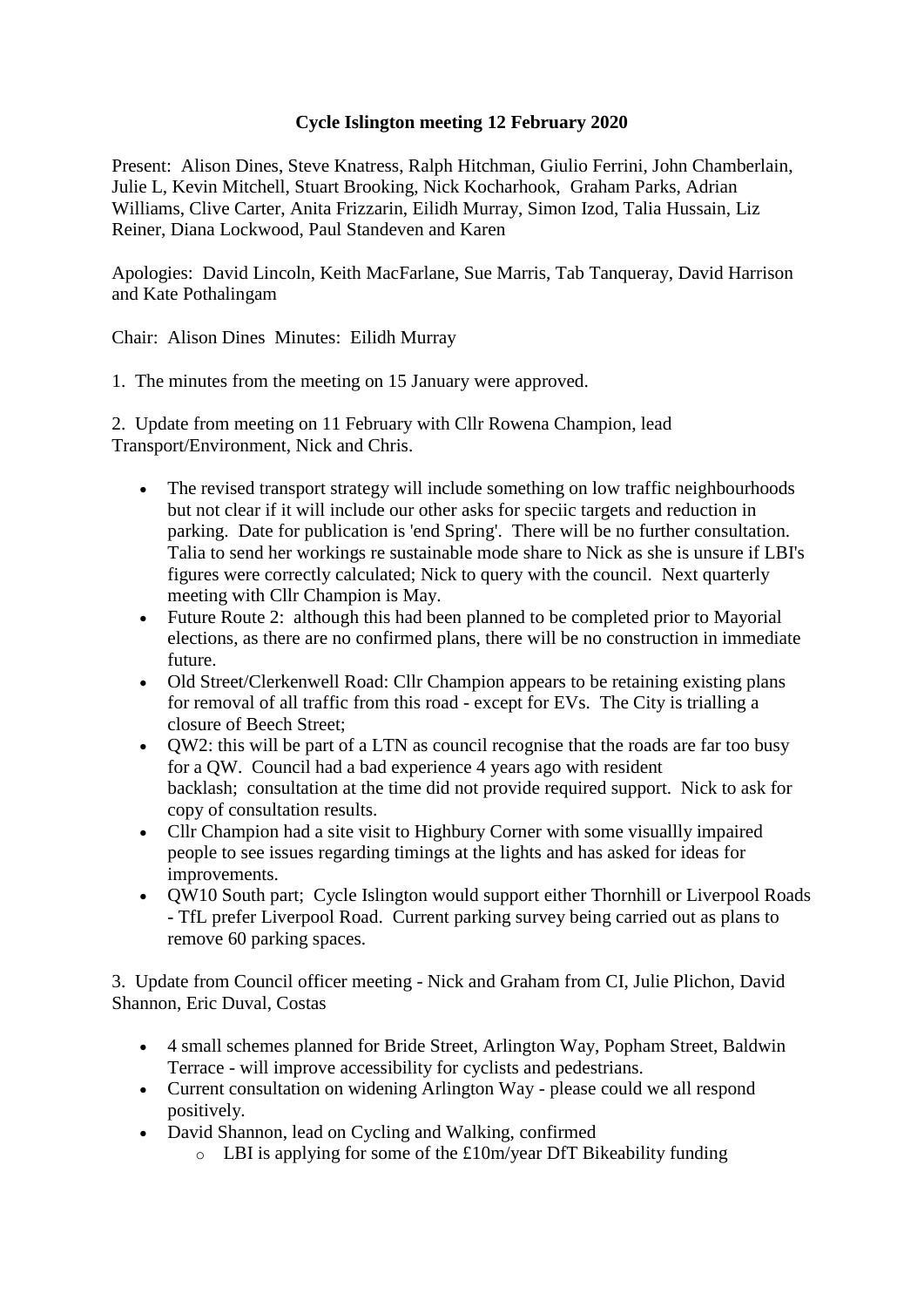- o 44 bike hangars were installed in December, and 59 planned to be installed by March
- o Saddle and Sole festival to go ahead in Finsbury Park date tbc usuallly in June
- o New bylaw regarding dockless bikes due for consideration by DfT in May
- o Launch of 'try before you bike' planned for March
- CI asked about issues with badly planned street works. Giulio to confirm which TfL guidebook should be used and Nick/Graham to inform LBI. CI to tell officers if issues are identified and they will follow up
- New LBI officer who is ex-Waltham Forest, Eric Duval, is taking on part of QW2
- New LBI officer who is currently chair of Tower Hamlets Wheelers, Julie Plichon, is taking on QW2 west of St John Street, she is also a LBI inclusivity officer.
- Balls Pond Road CS1 works; should be signed off soon by Cllr Champion; Hackney signed off 4 years ago
- QW10 North should be started by end February at Gillespie Road and finished in mid June; junctions in Holloway Road need reworking
- The WSP survey sent to CI in November, and which Graham replied to on behalf of CI, is to be ignored
- Noted that there are EV charging points in lamp-posts in Liverpool Road; if QW10 goes along Liverpool Road, these charging points can easily be moved. These are provided by Ubtricity.
- Liveable Neighbourhood bid round Old Street has been submitted
- 4. Cycle Islington prioirities for 2020
	- Low traffic neighbourhoods
	- FutureRoute 2
	- Clerkenwell Road scheme (will go to consultation mid year)
	- $\bullet$  OW10
	- $\bullet$  QW2

5. Following successful Ward partnership meeting in Highbury East, all to ask their ward councillors for one; constitutionally each ward should hold one annually but many wards have not had one for years.

6. Spring Cycle Ride - Steve to research a route to Olympic Park; planned date second half of April. Noted that as families will be encouraged to participate, we will need a good number of marshalls. This bike ride could be promoted as a ride for the climate to link in with LCC forthcoming campaign.

7. AGM in May; Simon has contacted one speaker and if we don't get a positive reply by 16 February, we will ask Chris to ask Peter Walker.

8. Bike ride to Paris: Simon planning for a 4-day trip in September with participants responsible for their own accommodation/ferry booking and return journies. Eilidh has contacted Alexander Santacru who has offered a ride round Paris and Julie has contacts in Paris-en-Selle.

9. Adrian confirmed that all Cycle Surgery bike shops are to close, as is MiCycle in Barnsbury. Clive recommended 'Bikes for Good Causes' in Haringay which charge £25 for a full service plus costs of parts.